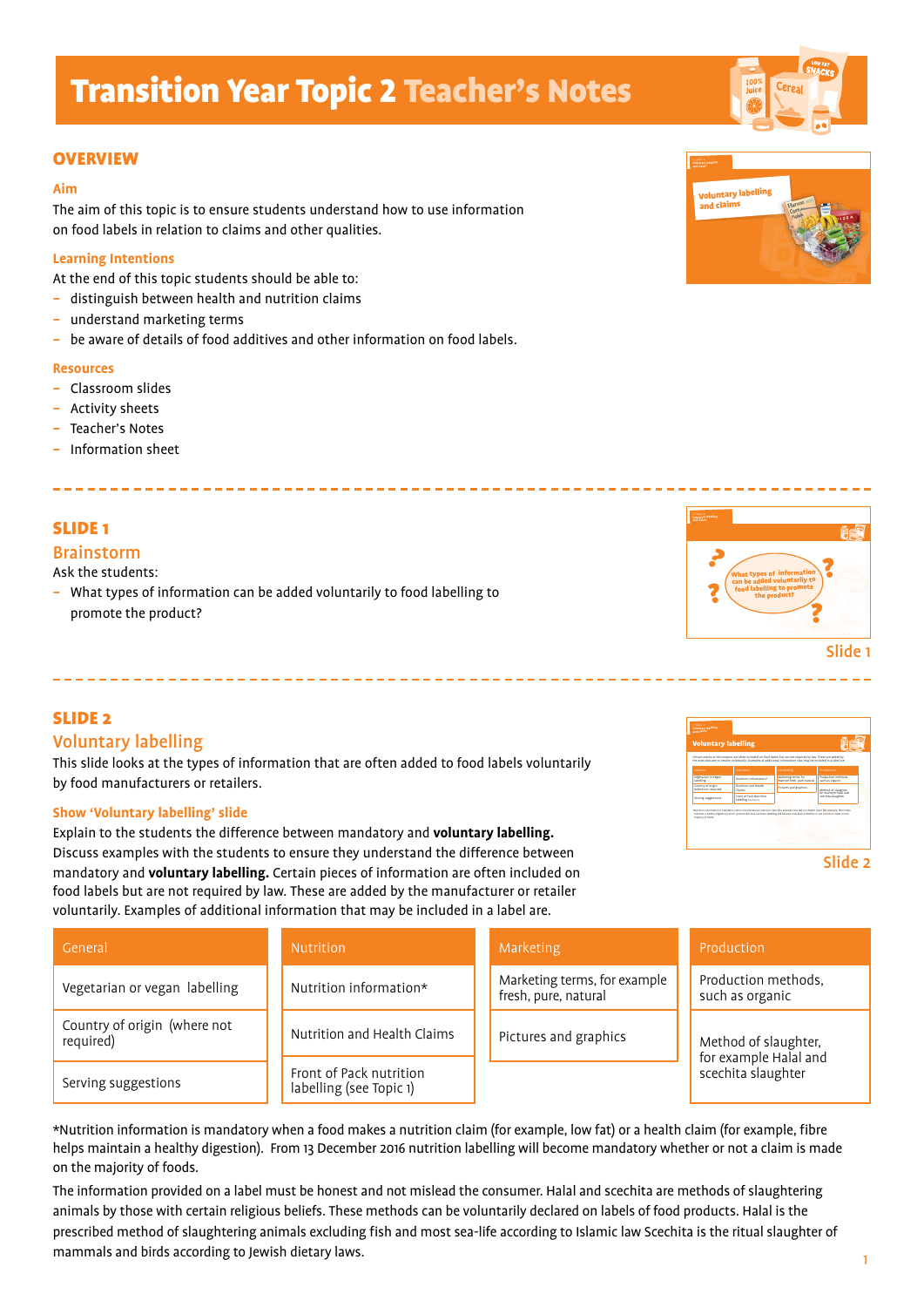## SLIDE 3

## **Brainstorm**

Ask the students:

- What is the difference between a nutrition and a health claim on food labelling?
- Can they give examples of a health claim?
- Can you give examples of a nutrition claim?

## SLIDE 4

## Claims on labels

This slide shows images of the two types of claims that are found on food labels.

#### **Show 'Claims on labels' slide**

Ask the students to look at the images and discuss the two types of claims. Ask them to come up with more examples of both nutrition and health claims.

## SLIDE 5

## Nutrition and health claims

This slide explains the different types of **nutrition and health claims** found on food labels.

#### **Show 'Nutrition and health claims' slide**

Discuss the different types of **nutrition and health claims** found on food labels and ask the students to come up with some additional examples of **nutrition and health claims.**

A nutrition claim is any claim that states, suggests or implies that the food has a particular beneficial nutritional property, for example, low fat.

- *–* Only the terms defined in the legislation may be included in calculating nutrition values
- *–* These terms include: fibre, fat, saturates, monounsaturated, polyunsaturated, protein, carbohydrate and sugars
- *–* In addition, the **nutrition claim** must not be false, ambiguous, misleading, condone excessive consumption or imply that a balanced diet cannot provide the nutrients
- *–* **Nutrition claims** cannot be put on alcoholic beverages although there are some exceptions relating to reduced energy and low alcohol content

A health claim is any claim that states, suggests or implies that a relationship exists between a food category, a food or one of its constituents and health. Health claims must be based on generally accepted scientific data and be well understood by the average consumer, for example, calcium is needed for normal growth and development of bone in children. This claim can only be used for food which is a source of calcium.

#### **Paired activity – Activity Sheet 1**

Give each pair an activity sheet. They are asked to answer questions about nutrition and health claims and if these claims impact on their food choices.



Claims on labels **There are two types of claims on label 1. A nutrition claim 2. A health claim**

The EU have a list of nutrition and health claims that are authorised for use, see: **http://ec.europa.eu/nuhclaims**

Slide 3

**Q. What are nutrition claims?**  Give example **Q. What are** 







Activity 1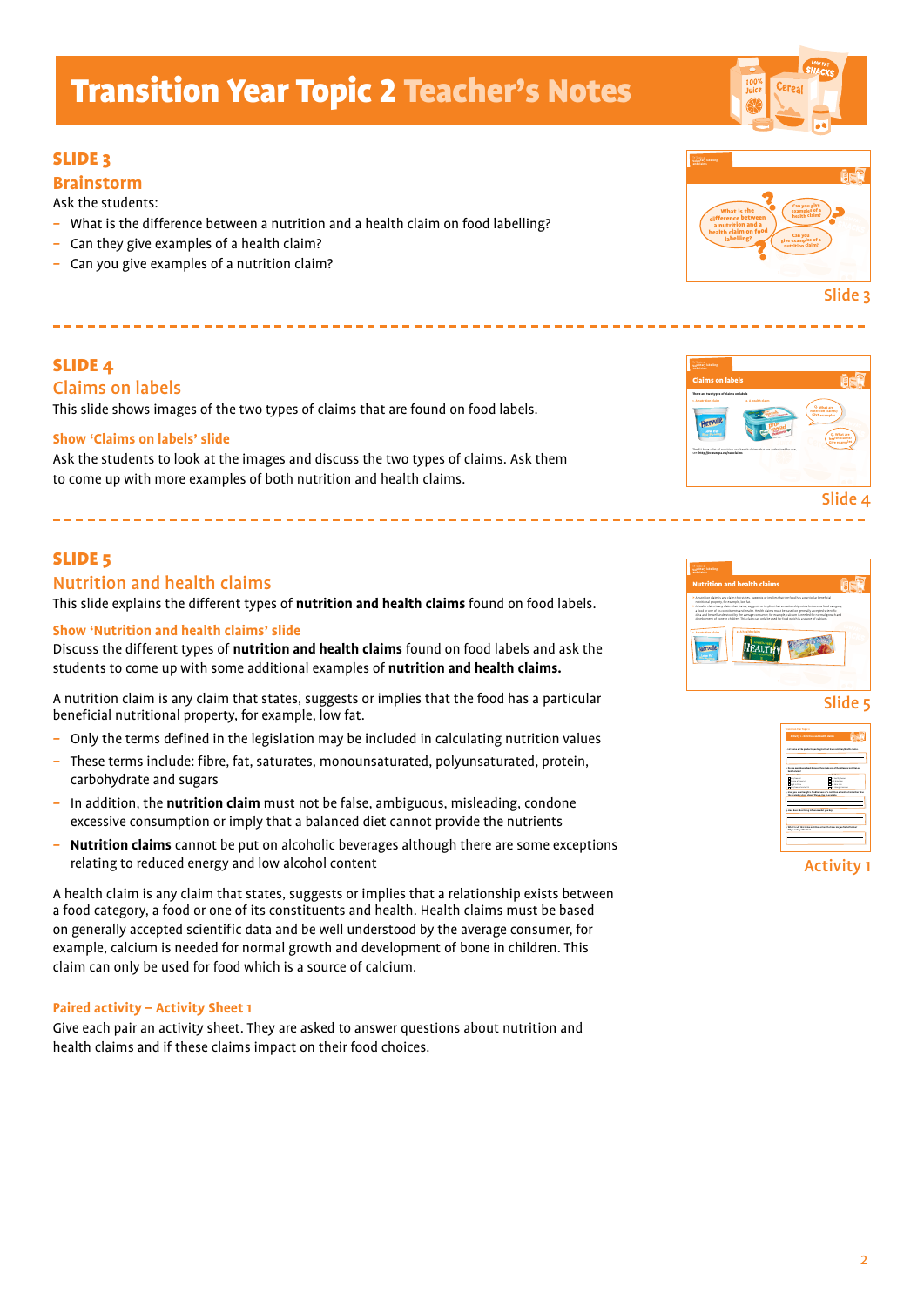## SLIDE 6

## Nutrition claim

This slide shows examples of three permitted nutrition claims.

#### **Show 'Nutrition claim' slide**

A nutrition claim suggests or implies that the food has a particular beneficial nutritional property.

#### **Low fat**

A claim that states or suggests a food is low in fat. Low fat applies where the product contains no more than 3g of fat per 100g for solids or 1.5g of fat per 100ml for liquids – 1.8g of fat per 100ml of semi-skimmed milk.

#### **No added sugar**

A claim that states or suggests sugars have not been added to a food.

#### **Low sodium/salt**

A claim that states or suggests a food is low in sodium or salt. Low sat applies where the product contains no more than 0.12g of sodium or 0.3g of salt per 100g or per 100ml.

#### **Resource**

An information sheet explains what the three nutrition claims are. All nutrition and health claims authorised for use can be accessed at http://ec.europa.eu/nuhclaims/

## SLIDE 7

### Marketing terms

This slide explains what **marketing terms** are. It displays images of three different examples of **marketing terms**.

#### **Show 'Marketing terms' slide**

To stimulate discussion read through the information on the slide and ask students to discuss the **marketing terms** on the slide.

**Fresh** – The description 'fresh' can be helpful to consumers where it identifies produce that is sold within a short time after production or harvesting. It can also be helpful to identify products that have not been processed. For example, fish, meat, poultry, fruit or vegetables.

**Pure** – The term 'pure' is mostly used for single ingredient foods to which nothing has been added. For example, some fruit juices or water.

**Natural** – 'Natural' means that the product contains only natural ingredients and should not have any other ingredients added, including artificial colours, additives or flavourings. For example, some butter, fruit juices or water.

#### **Home activity – Activity Sheet 2**

Give each student an activity sheet. They are asked to investigate the use of marketing terms on food labelling on foods, drinks and snacks they have at home. An information sheet explains what the three nutrition claims are.



Slide 6



Information Sheet



Slide 7



Activity 2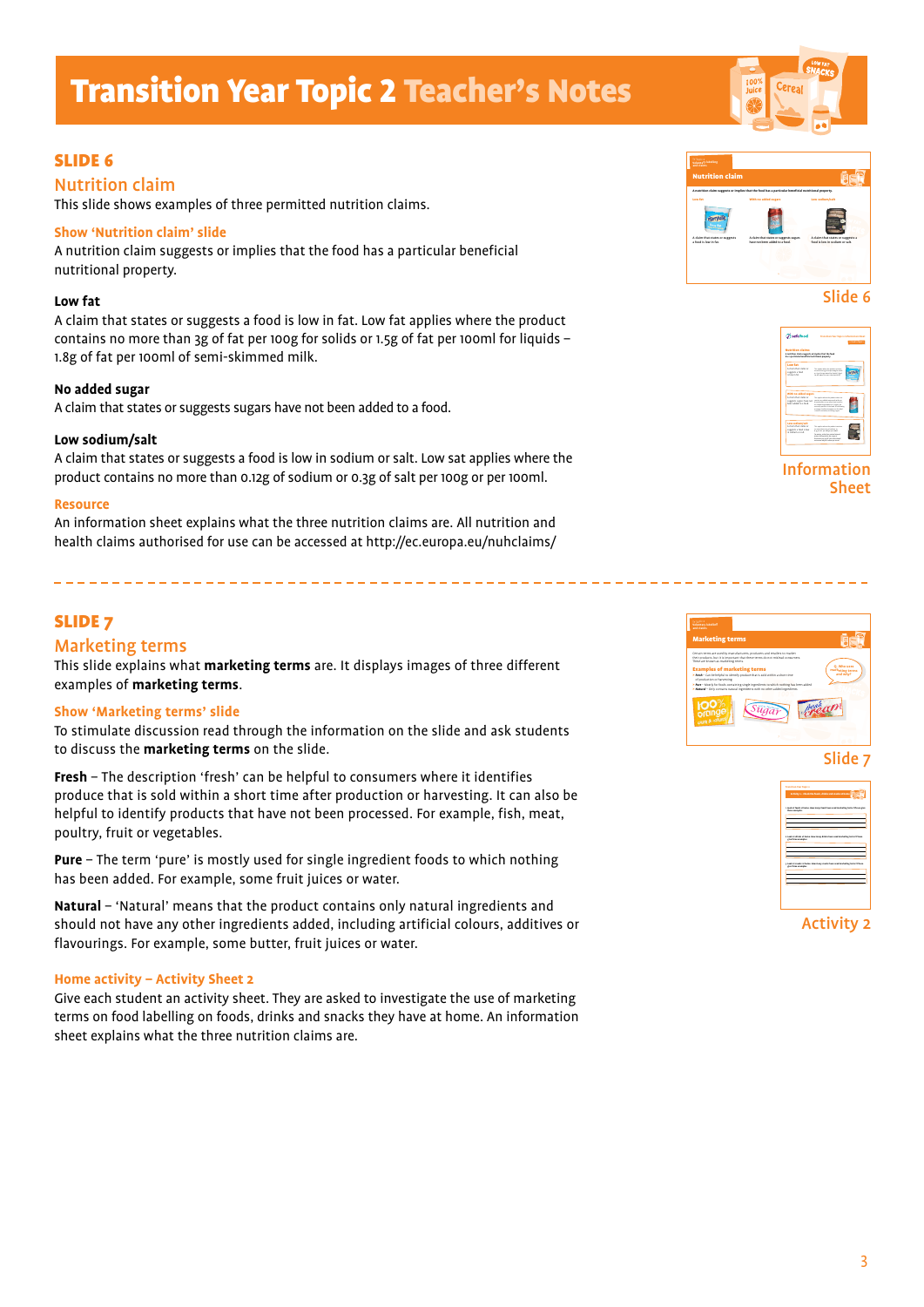## SLIDE 8

### Vegetarians and vegans

This slide explains what information is required on **vegetarian and vegan** product food labels. It also displays examples of images of **vegetarian and vegan** labels.

#### **Show 'Vegetarians and vegans' slide**

Ask students what it means if a food is labelled 'suitable for vegetarians' or 'suitable for vegans'. Ensure students understand how to identify food products that are suitable for **vegetarians and vegans.**

If a food is labelled vegetarian, it means that the food doesn't contain any meat, fish, or poultry etc. or additives from animal sources such as gelatine. Products carrying the Vegetarian Society Approved logo must meet certain requirements laid down by the Vegetarian Society.

If a food is labelled vegan, it means that the food does not contain any animal products, including those from living animals – such as milk.

#### **Vegetarians and vegans**

- Some consumers use food labels to choose food based on special dietary choice, for example vegetarians and vegans
- If a food is labelled vegetarian, this should mean that the food does not contain any meat, fish or poultry etc. or additives derived from animal sources such as gelatine
- If a food is labelled as vegan, this should mean that the food doesn't contain any animal products, including those from living animals – such as milk
- Products carrying the 'Vegetarian Society Approved' logo must fulfil certain requirements laid down by the Vegetarian Society
- The 'Suitable for Vegetarians' logo is not regulated as there is no one logo used to depict this. It is however, known as a 'voluntary claim,' which means it is illegal for the labelling information to include anything that is false or likely to mislead

#### **Paired activity – Activity Sheet 3**

Give each pair an activity sheet. They work in pairs and answer questions about what it means to be a vegetarian or vegan and how to identify vegetarian or vegan food from the label. They are also asked to suggest a vegetarian lunch for their family. The lunch suggestions can become part of a wider group discussion about food choices.

### SLIDE 9

#### **Brainstorm**

Ask the students:

- What are food additives?
- Why are food additives added to foods?
- Is orgnanic food healthier?
- What are Genetically Modified Organisms?
- What are high caffeine energy drinks?



Slide 9





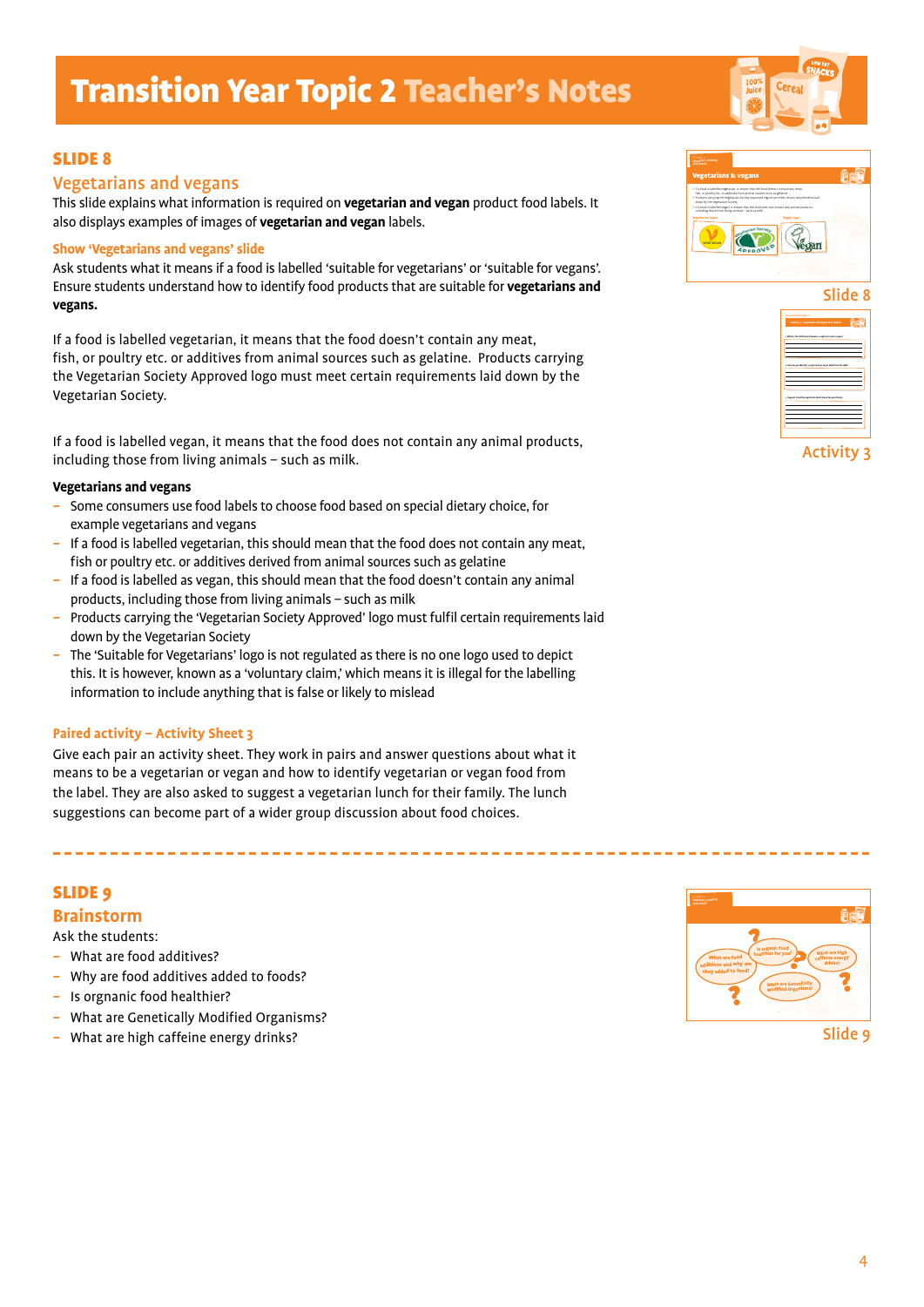## SLIDE 10

## Food additives

This slide explains what food additives and E numbers. It also explains what the seven main groups are. An image of a ingredient list on a food product is also displayed showing an example of a natural food additive. The example is E300 is vitamin C.

#### **Show 'Food additives' slide**

### **Food additives are:**

- any substance added to food at any stage in the production, processing, treatment, packaging, transportation or storage of that food
- often natural substances and in many cases are actually vitamins and minerals.

E numbers are codes for food additives which are found on food labels throughout the EU.

For example, E300 is vitamin C.

### **The seven main groups of food additives are:**

- antioxidants
- colours
- flavour enhancers
- sweeteners
- emulsifiers
- stabilisers
- preservatives.

#### **Source of food additives**

- Natural substances that are extracted from natural products, for example, sucrose
- Identical substances that are produced from chemicals but are very similar in nature to a naturally occurring substance, for example, saccharin
- Artificial or synthetic substances that are made from chemicals and make up the majority of additives that are used in modern day food processing controls, for example, Tartrazine (E102) is a water soluble synthetic dye

#### **Functions of food additives**

- To preserve food
- Used to enhance the appeal a food has for consumers
- To replace nutrients lost during processing
- To enhance the natural colour of the food
- To enhance the sweetness of a food
- To adjust some physical property in the food.

#### **Discuss**

Ask the students why food additives are used.



Slide 10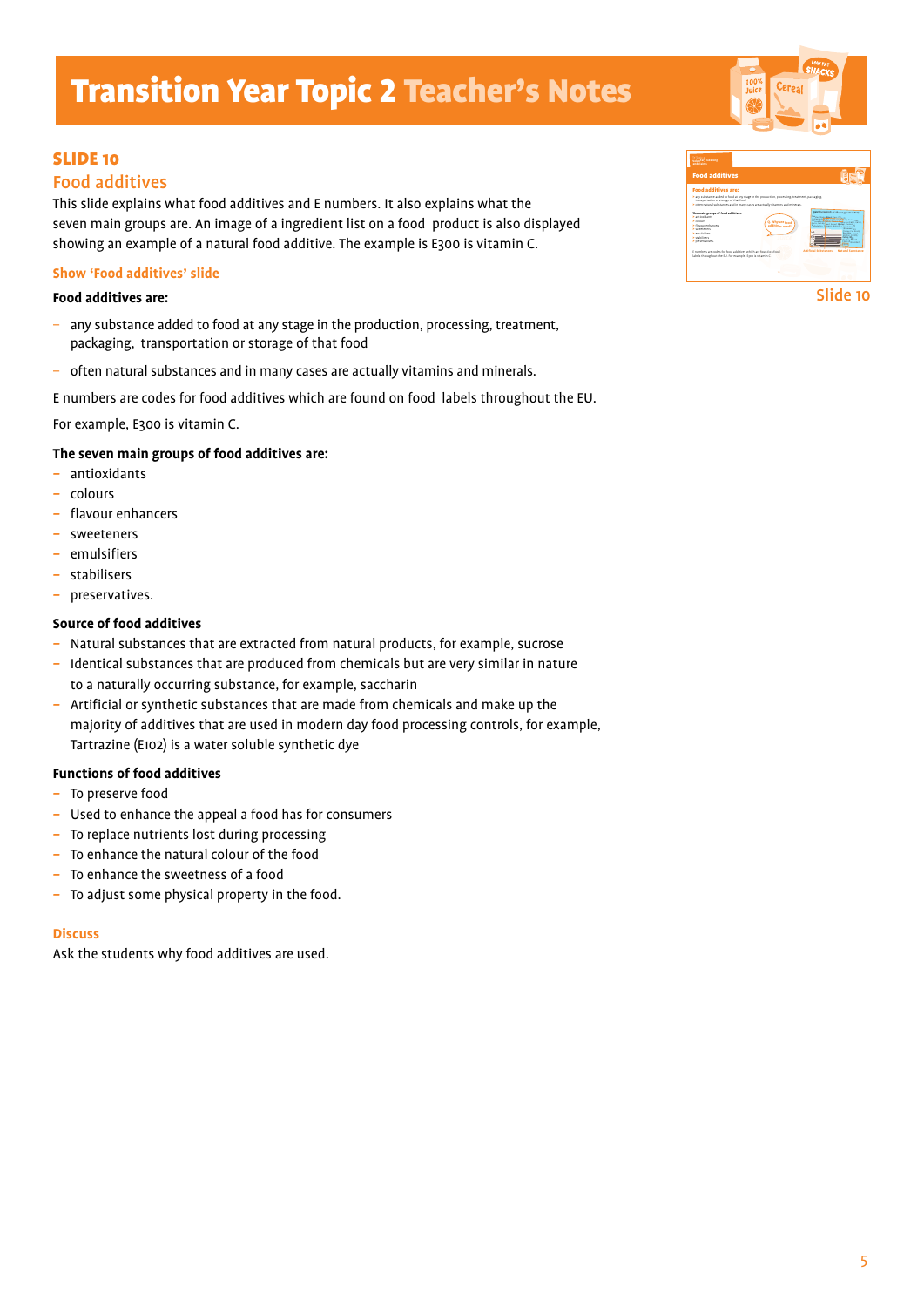## SLIDE 11

### Organic food

This slide explains how organic food has a role in providing choice for consumers and why consumers choose organic food products. It displays an image of an organic food label.

#### **Show 'Organic food' slide**

#### **Organic food plays a role in providing choice for consumers.**

- There are many different reasons why consumers choose to buy organic food. These can include health reasons, concern for the environment and animal welfare.
- Eating organic food is one way to reduce consumption of pesticide residues and additives.
- Organic food can often be more expensive and less readily available.
- There is no conclusive evidence that organic food is nutritionally superior.
- Products carrying organic logos must meet certain standards.

#### **Labelling of organic food**

- Labels on food sold as organic must indicate the organic certification body that the processor or packer is registered with, for example, The Organic Trust Ltd
- The labels must include a code number that denotes the approved certification body. The name or trademark (logo) of the certification body may also be shown on the label but does not have to be
- It is not always possible to make products entirely from organic ingredients, since not all ingredients are available in organic form. Manufacturers of organic food are permitted to use specific non-organic ingredients provided that organic ingredients make up at least 95% of the food
- If the product contains between 70% and 95% organic ingredients, organic ingredients can be mentioned only in the ingredients list, and a clear statement must be given on the front of the label showing the total percentage of the ingredients that are organic

#### **Paired activity – Activity Sheet 4**

Give each pair an activity sheet. Ask them to work in pairs. This activity explores why a consumer may choose organic foods and what information on food labelling helps them identify if the food is organic.





Activity 4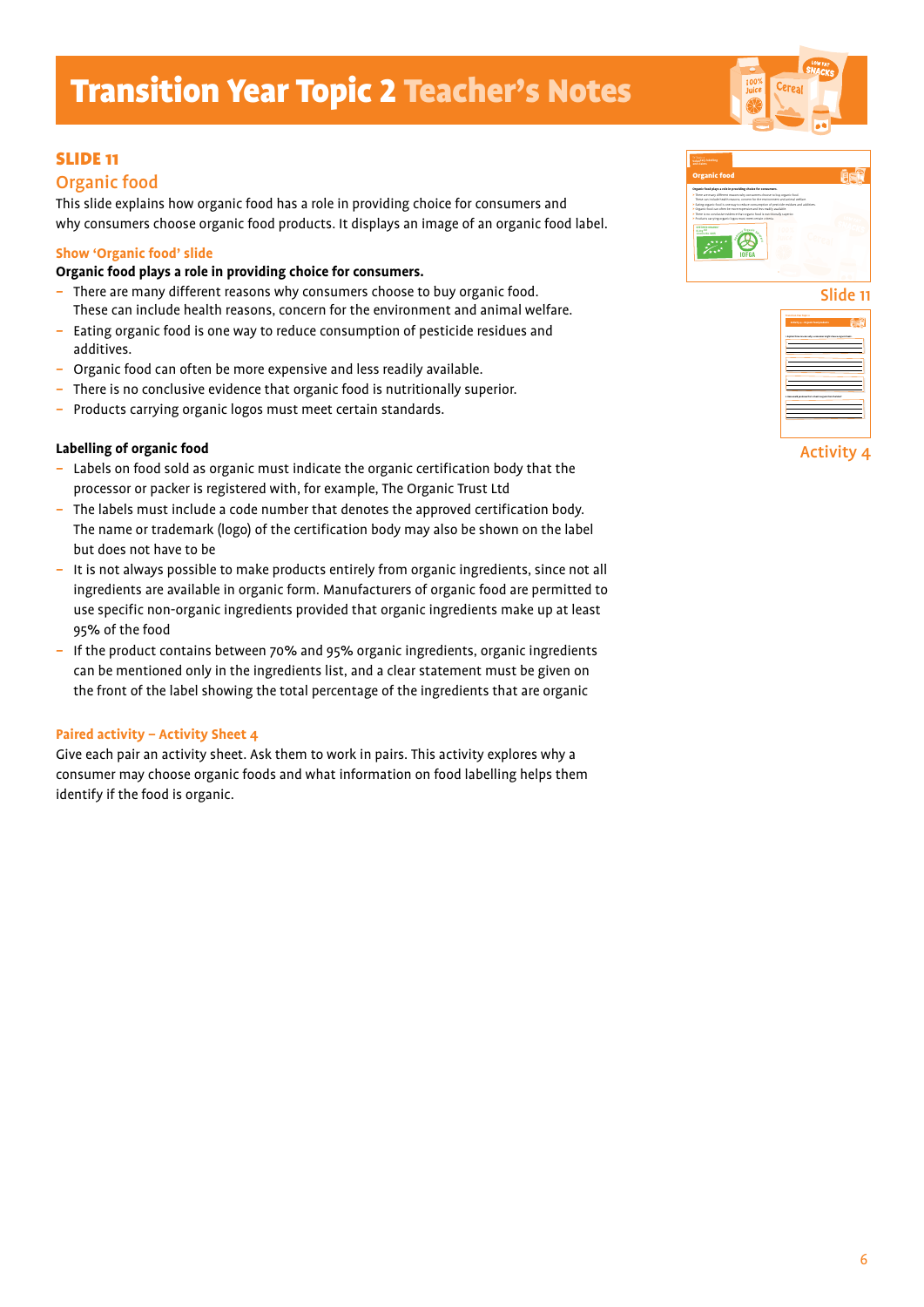## SLIDE 12

## Genetically Modified Organisms (GMOs)

This slide explains the various issues surrounding Genetically Modified (GM) foods. It also displays an image of an ingredients list on a food label showing how a GM ingredient is listed.

#### **Show 'Genetically Modified Organisms(GMOs)' slide**

Genetically Modified Organisms (GMOs) are organisms, such as plants and animals, whose genetic characteristics has been modified artificially in order to give them a new property. Food and feed which contain or consist of such GMOs, or are produced from GMOs, are called genetically modified (GM) food or feed.

#### **Issues with GM food**

Some consumers object to GM foods for a variety of reasons including:

- a fear of potential damage to the environment
- ethical or moral concerns
- perceived food safety risks.

Ask them to try to come up with more examples of possible GM foods.

- In the European Union, if a food contains or consists of Genetically Modified Organisms (GMOs), or contains ingredients produced from GMOs, this must be indicated on the label. For GM products sold 'loose,' information must be displayed immediately next to the food to indicate that it is GM
- On 18 April 2004, new rules for GM labelling came into force in all European Union Member States
- The GM Food and Feed Regulation (European Community) No. 1829/2003\* lays down rules to cover all GM food and animal feed, regardless of the presence of any GM material in the final product. For example bread containing ingredients derived from GM soya must indicate 'this product contains Genetically Modified Organisms' or 'produced from Genetically Modified soya' to enable the consumer to make an informed choice
- Any intentional use of GM ingredients at any level must be labelled. However, the Food and Feed Regulation provides for a threshold for the intended, or accidental, presence of GM material in non-GM food or feed sources. This threshold is set at 0.9% and only applies to GMOs that have an European Union authorisation
- Processing aids do not fall within the legislation, for instance foods which have been processed with the help of GM technology, for example bakery products using yeast or cheeses that have been produced with the help of an enzyme do not have to be labelled
- Products from animals fed on GM animal feed (for example milk, meat and eggs) are also exempt from labelling requirements
- GM free there is no legal basis for the use of the terms 'GM free' or 'non GM' although these terms can be lawfully used on a voluntary basis

#### **Home activity – Activity Sheet 5**

Give each student an activity sheet. This activity asks students to investigate if there are any Genetically Modified foods on sale in their local supermarket. It also asks them if they buy Genetically Modified food and why.



#### Slide 12



Activity 5